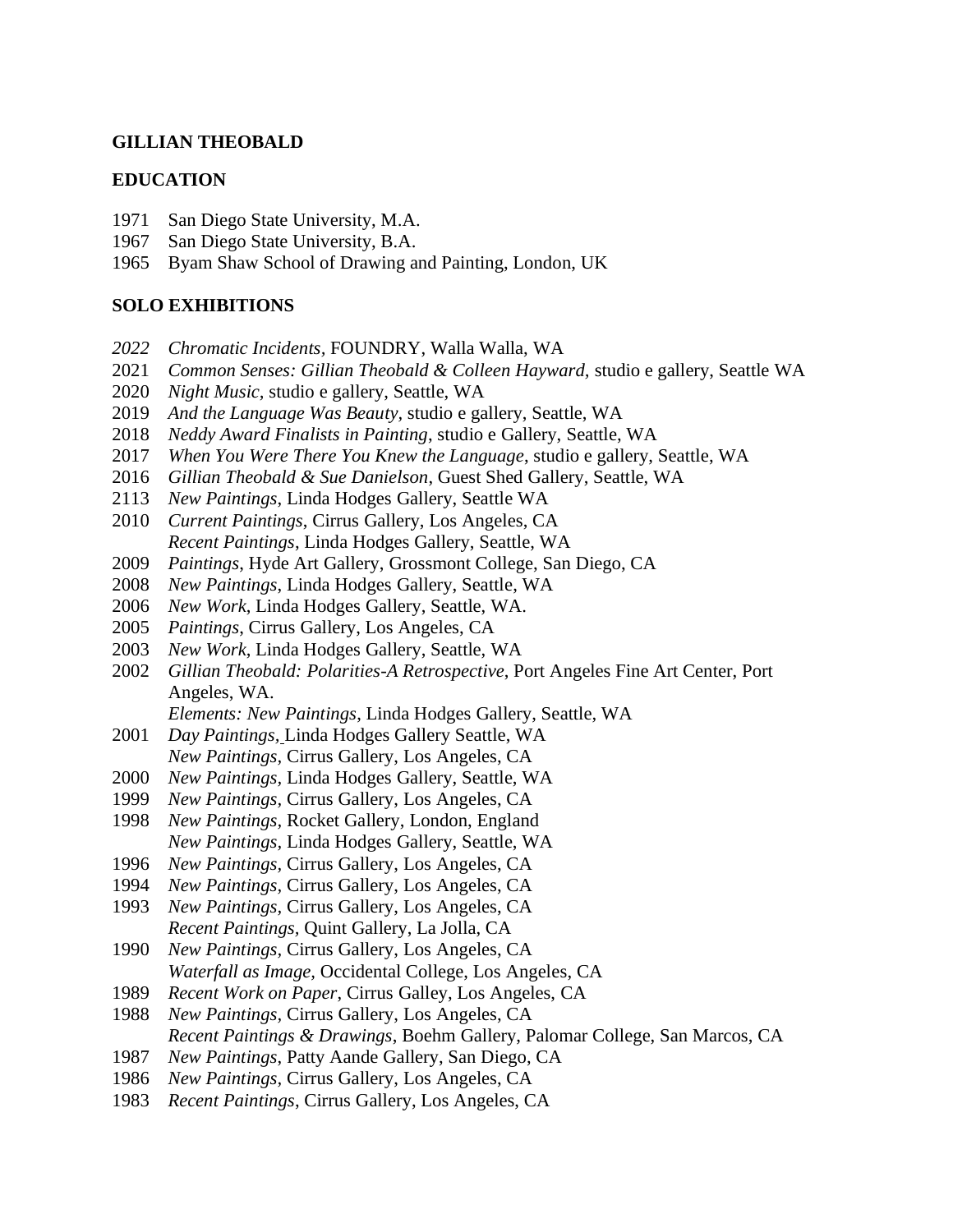# **SELECTED GROUP EXHIBITIONS**

| 2022 | Double Up, My Pet Ram, Santa Barbara, CA                                                                                                                                |
|------|-------------------------------------------------------------------------------------------------------------------------------------------------------------------------|
|      | Macquettes, No Show Gallery, London, UK                                                                                                                                 |
|      | Burst, by Cultivate on Organ Magazine website, London, UK                                                                                                               |
| 2021 | Light and Graphite, studio e gallery, Seattle, WA                                                                                                                       |
|      | We Are All Connected, (On-line exhibit) curated by Beatricia Sagar, Miami Beach, FL<br>Not Everyone Likes an Artist, Supperfield Cont. Art Center at Museum of Museums, |
|      | Seattle, WA                                                                                                                                                             |
|      | With Abandon, FruitSuper, Seattle, WA                                                                                                                                   |
| 2020 | Admirational Invitational, studio e gallery, Seattle WA                                                                                                                 |
|      | They Who Search Will Find, @dannylowgram,,curator, White Columns 14th Online<br>Exhibit, New York, NY                                                                   |
|      | When Net Becomes Form, (Sami Benhadj Djilali, curator), Galeria Alegria (virtual),                                                                                      |
|      | Madrid, Spain                                                                                                                                                           |
|      | Fragrant Lemon, fruit super gallery, Seattle, WA                                                                                                                        |
|      | Viewing Room, studio e gallery, Seattle, WA                                                                                                                             |
| 2019 | Log, Ballard Works, Seattle, WA                                                                                                                                         |
|      | Tree, Vashon Center for the Arts, Vashon, WA                                                                                                                            |
|      | Double Play, The Pit LA, Los Angeles, CA                                                                                                                                |
|      | Booth 911, Art on Paper Art Fair, Pier 36, New York, NY                                                                                                                 |
| 2018 | Blue Wave, Atlas Hiner, Seattle WA                                                                                                                                      |
|      | The Sitting Room, The Vestibule Gallery, Seattle WA                                                                                                                     |
|      | Finalists for the Neddy Award, studio e gallery, Seattle WA                                                                                                             |
|      | One Room, A Survey of Seattle Art, Curated by Dawna Holloway, Seattle WA                                                                                                |
| 2017 | 500, Guest Shed Gallery, Seattle WA                                                                                                                                     |
| 2016 | Yellow, studio e gallery, Seattle, WA                                                                                                                                   |
|      | Confluence: The Duwamish Project, Columbia City Gallery, Seattle WA                                                                                                     |
|      | Three Rooms, King Street Station/studio e gallery, Seattle WA                                                                                                           |
|      | Glue, studio e gallery, Seattle, WA                                                                                                                                     |
|      | American Painting Today, V2 Gallery, Seattle WA                                                                                                                         |
|      | New American Paintings, Jarrett Gregory, LACMA, Juror, Open Studios Press.                                                                                              |
| 2015 | Holiday show, Guest Shed Gallery, Seattle, WA                                                                                                                           |
| 2014 | 5 After One, Anne Focke Gallery, Seattle City Hall, Seattle, WA                                                                                                         |
| 2013 | Outside, Oceanside Museum of Art, Oceanside, CA                                                                                                                         |
|      | Exquisite Corpse: Stamped & Mailed, GroundSwell Gallery, Denver CO                                                                                                      |
|      | 5 After 5, Washington State Convention Center, Seattle WA                                                                                                               |
| 2010 | Song of Songs, St. James Cathedral, Seattle, WA                                                                                                                         |
| 2008 | Back by Popular Demand, Gallery 63 Eleven, Seattle, WA                                                                                                                  |
|      | <i>Twenty Five</i> (25 <sup>th</sup> Anniversary Exhibition), Linda Hodges Gallery, Seattle WA                                                                          |
| 2007 | Retrospective 20, Port Angeles Fine Art Center Port Angeles, WA                                                                                                         |
| 2004 | Bumber Biennale, Bumbershoot Festival of the Arts, Seattle, WA                                                                                                          |
| 2003 | The Eight Hands of Zelda Gilroy: A Collective Project with Catherine Bell, Pat Kelly,                                                                                   |
|      | Deborah F. Lawrence & Gillian Theobald (9 pieces each in response to each other's                                                                                       |
|      | work 2002-03) Linda Hodges Gallery, Seattle, WA                                                                                                                         |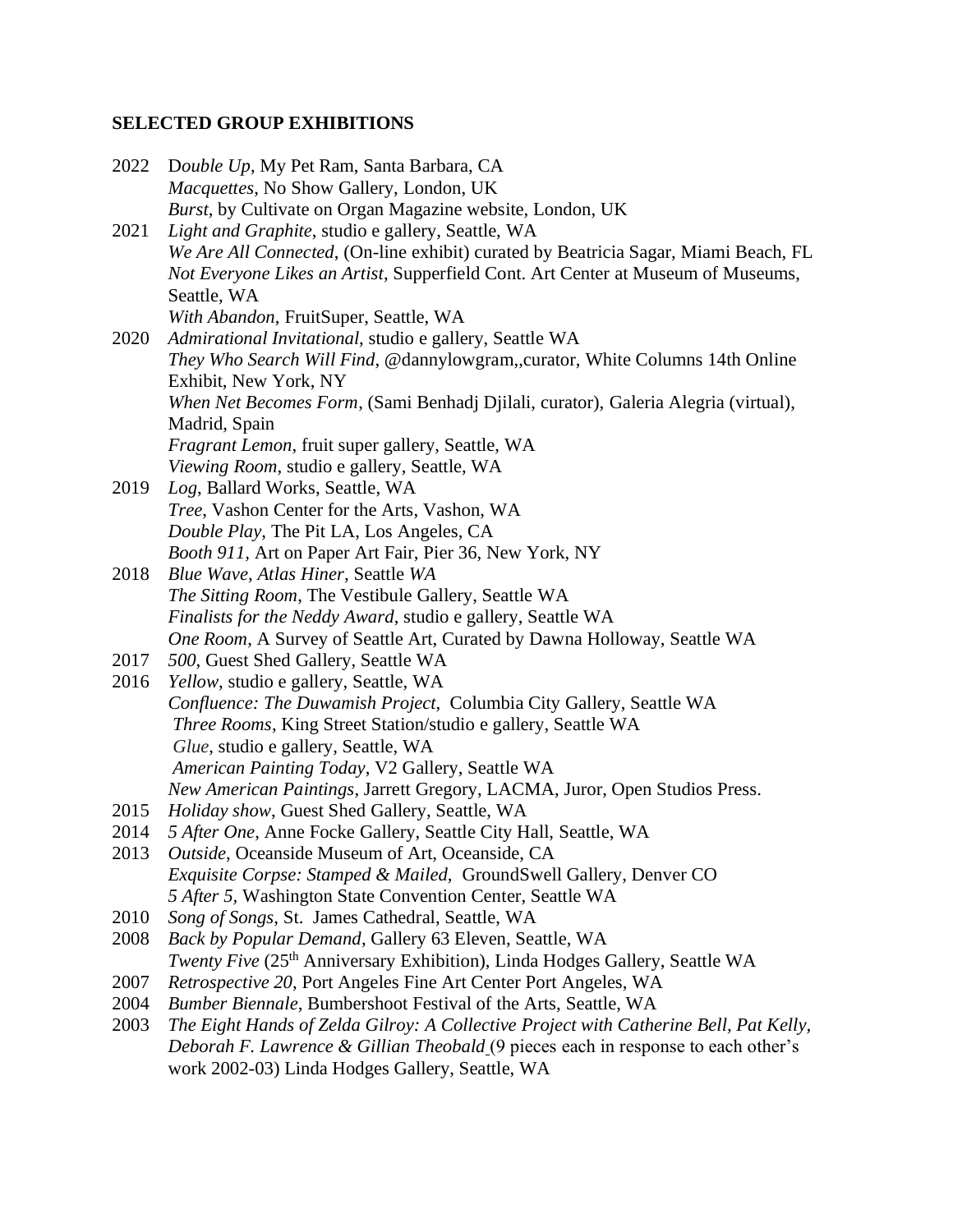- 2002 *The Eight Hands of Zelda Gilroy: A Collective Project with Catherine Bell, Pat Kelly, Deborah F Lawrence & Gillian Theobald* (15 pieces each in response to each other's work 2000-02), Esther Claypool Gallery, Seattle, WA *We Collect: An Exhibition of Works from Private San Diego Art Collections* (Curated by Leah Ollman), Gotthelf Art Gallery S.D.C.J.C., La Jolla, CA.
- 2001 *Northwest Annual 2001* (curated by Michael Sweeney, Dir. Charles Cowles Gallery, N.Y.-Third Prize), Center On Contemporary Art, Seattle WA.
- 2000 *Transcending Earth and Sky* (with Robert Cocke, Peter Edlund, Julia Fish, Stephen Hannock, Joan Nelson, and Anthony Pessler) University Art Gallery, San Diego State University, San Diego, CA
- 1999 *New American Painting: Juried (by Lowery Sims) Exhibition in Print #25,* The Open Studios Press, Wellesley, MA, pp174-177. *Outward Bound: American Art on the Brink of the 21st Century*, (Representing the N.W. along with Jacob Lawrence, Fay Jones & Galen Hanson), White-Meyer Galleries, Meridian International Center, Washington DC (Traveling to: The Museum of Fine Arts, Hanoi, Vietnam: Museum of Fine Arts, Ho Chi Min City Vietnam; The Working People's Cultural Palace, Bejing, China; The Jakarta Arts Center, Jakarta, Indonesia; The Metropolitan Museum, Manila, The Philippines; The Singapore Museum of Art, Singapore; The Teheran Museum Of Contemporary Art, Teheran, Iran. *Chicago International Art Exposition,* Navy Pier, Chicago, IL
- 1998 *In Over Our Heads: Water in Contemporary Art,* San Jose Museum of Art, San Jose CA
- 1997 *Introductions: New Work*, Linda Hodges Gallery, Seattle, WA *Nine Painters Plus One,* Emmanuel Gallery, U.C. @ Denver, CO. *Water,* Cirrus Gallery, Los Angeles, CA
- 1996 *Utopian Visions,* Port Angeles Fine Art Center, Port Angeles, WA
- 1996 *Cirrus Review,* Cirrus Gallery, Los Angeles, CA.
- *Art with a View*, Sushi Performance & Visual Arts Gallery, San Diego CA
- 1995 *Made in L.A.: The Prints of Cirrus Editions,* Los Angeles County Museum of Art, Los Angeles, CA
- 1994 *Painter's Prints*( inc. Joan Nelson, Ed Ruscha & Wm Wiley), Cirrus Gallery, L.A. CA *Cirrus Review,* Cirrus Gallery, Los Angeles, CA.
- 1993 *SELF aMUSEd:The Contemporary Artist as Observer and Observed,* Fitchburg Arts Museum, Fitchburg, MA.
- 1992 *Works on Paper*, David Lewinson Gallery, Del Mar, CA *Eye of the Creator: Artists' Self Portraits*, Bush Art Center, Salem, OR
- 1992 *Summer 1992,* Cirrus Gallery, Los Angeles, CA *Northwest International Art Competition,* Whatcom Museum, Bellingham, WA
- 1991 Th*e Spiritual Landscape*, Biota Gallery, Los Angeles, CA *Artfair 91,* Los Angeles Convention Center, Los Angeles, CA *The Contemporary Drawing: Existence, Passage and the Dream,* Rose Art Museum, Brandeis University, Waltham, MA. *Lines of Vision: Drawings by Contemporary Women,* The University of Oklahoma Museum of Art, Norman, OK. *Gallery Artists,* Cirrus Gallery, Los Angeles, CA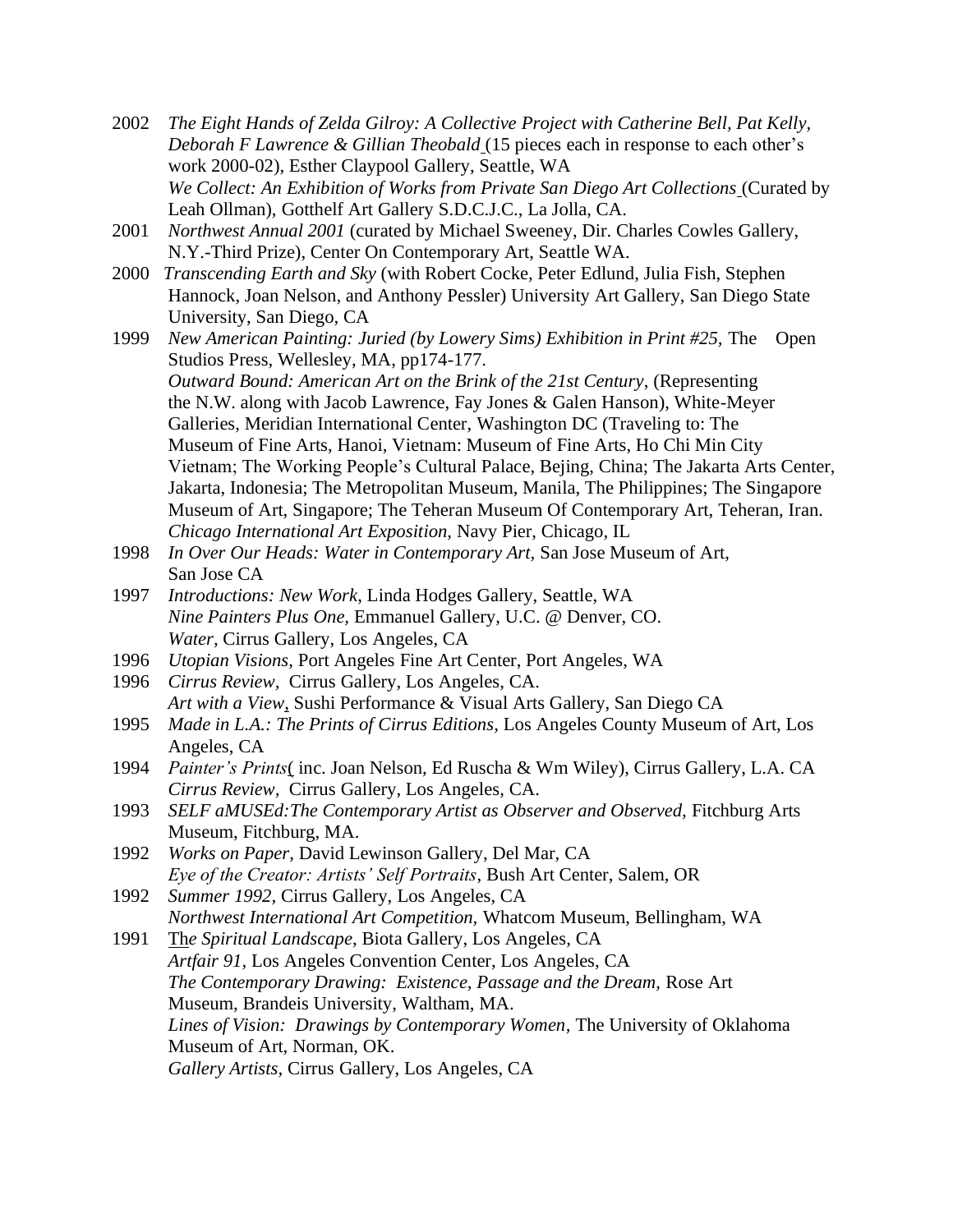- 1990 *Inaugural Show,* David Lewinson Gallery, Del Mar, CA *Soul Survivors: The Courage to Go Beyond,* Beacon Street Gallery, Chicago, IL *Art 90,* San Diego State University, San Diego, CA
- 1990 *Lines of Vision: Drawings by Contemporary Women,* Univ of North Texas Gallery, Denton, TX. Lin*es of Vision: Drawings by Contemporary Women,* Richard Brush Gallery, St

Lawrence Univ., Canton, NY. 1989 *San Diego State Choice,* San Diego State University Gallery, San Diego, CA *Lines of Vision: Drawings by Contemporary Women,* Hillwood Gallery, Long Island University, NY. *Lines of Vision: Drawings by Contemporary Women* (separate show, separate piece), Blum Helman Gallery, New York, NY (traveling abroad through 1991) *No Stomach*, Installation Gallery, San Diego, CA *Lines of Vision: Drawings by Contemporary Women,* Murray State Univ. Gallery, Murray, KY. 1988 *Imprimatur*, Greenville County Museum of Art, Greenville, South Carolina

- G*roup Show,* Hunsaker/Schlesinger Gallery, Los Angeles, CA *California Landscape Art Motif,* Downey Museum of Art, Downey, CA *Masks at Art Space,* Artspace, Los Angeles, CA *Southern California Summer 1988*, Cirrus Gallery, Los Angeles
- 1987 *Gallery Artists,* Cirrus Gallery, Los Angeles, CA *Vistas: A Survey of Panoramic Landscapes,* G.W. Einstein Gallery, N.Y., N.Y *On the Horizon: Emerging in California*, Fresno Arts Center & Museum, Fresno, CA *Recent Graphics from American Print Shops*, Laguna Beach Museum of Art, Laguna Beach, CA, traveling exhibition org by Mitchell Museum, Mt. Vernon, Il *Prints from Presses*, Wright State University, Dayton, Oh *The Current Landscape*, California Center for the Arts Museum, Escondido, CA
- 1986 *International Art Fair*, Los Angeles Convention Center, Los Angeles, CA *Summer Exhibition,* Patty Aande Gallery, San Diego, CA *A Southern California Collection*, Cirrus Gallery, Los Angeles, CA *Los Angeles Invitational,* Michael Kohn Gallery, Los Angeles, CA *Drawings,* Mesa College, San Diego, CA *Reaching the Summit: Mountain Landscapes in California 1900-1986,* Saddleback College South, Mission Viejo, CA *Chicago Int Art Exposition*, Navy Pier, Chicago, IL *Spectrum Los Angeles,* Gallery Akmak, Berlin, Germany *16" x 26" Landscapes* (Invitational), Mark Quint Gallery, San Diego, CA *A San Diego Exposition*, Museum of Contemporary Art San Diego, La Jolla, CA *To the Astonishing Horizon*, L.A.V.A. '85, Los Angeles Design Center, Los Angeles, CA
- 1985 *Gallery Artists,* Cirrus Gallery, Los Angeles, CA *Carson, Cooling, Farber, Theobald,* Patty Aande Gallery, San Diego, CA *Scapes,* University Art Museum, University of California at Santa Barbara, Santa Barbara, CA
- 1984 *Watercolors: A Contemporary Survey* (*Invitational*), San Diego State University, San Diego, CA *Drawing,* Patty Aande Gallery, San Diego, CA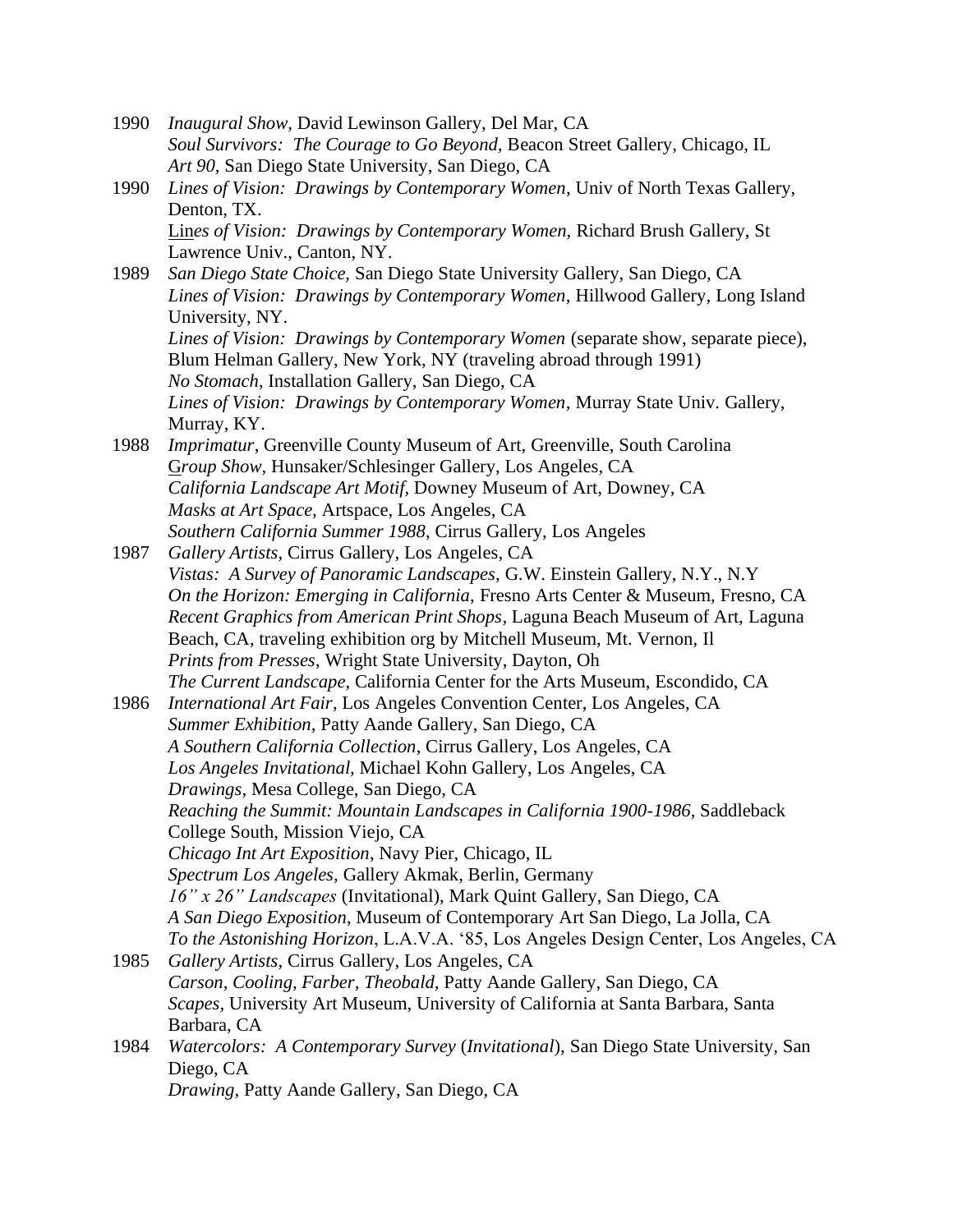- 1984 *Chicago International Art Exposition*, Navy Pier, Chicago, IL. *Cirrus Celebrates L.A. Art,* Cirrus Gallery, Los Angeles, CA
- 1983 *Gallery Artists*, Cirrus Gallery, Los Angeles, CA

## **BIBLIOGRAPHY**

Bullis, Douglas, "100 Artists of the West Coast," Schiffer Publishing, 2003 Bulmer, Marge, "Gillian Theobald at Cirrus Gallery," *Artscene* April 1990. Davidson, Susan, "Artists on the Edge of Success" *First Thursday*, March 1991. Day, Meredith Fife, "Reflections of Self: Fitchburg Exhibit is a Look at the Artist as Muse," (Massachusetts)*Middlesex News:* June 10, 1993. Frank, Peter, "Gillian Theobald: New Work, (review)" *L.A. Weekly*, April 1-7, 1988. "Pick of the Week: Gillian Theobald at Cirrus Gallery," *L.A. Weekly*, April 6-13, 1990. "Pick of the Week: Gillian Theobald at Cirrus Gallery," *L.A. Weekly,* January 24-30, 1997. "Pick of the Week: Gillian Theobald at Cirrus Gallery," *L.A. Weekly*, January 19-26, 2000. Gardiner, Colin, "Galleries: Gillian Theobald at Cirrus Gallery (review)," *Los Angeles Times*, April 4, 1986. . Goldman, Leah, "San Diego - Gillian Theobald at Patty Aande Gallery (review)," *ARTnews,* May, 1987, p. 52. Hackett, Regina, "Stream of Fluid Abstraction Connects Engaging Works by Trio of Local Artists "(Art Review), *Seattle Post Intelligencer,* April 21,2000. Kelley, Jeff, "A San Diego Exhibition," (Catalogue) La Jolla Museum of Contemporary Art, 1985. La Rosa, Elisa, "Soul Survivors: The Courage to Go Beyond" Catalogue, 1990, p. 7. Komac, Dennis, "Emerging Art," *San Diego Tribune,* March, 1985. Magiera, Frank, "Self-Portraits Quite Revealing," *Telegram & Gazette, May 14, 1993.* McCloud, Mac, "Metaphors in Earth and Water," *Artweek*, March 26, 1988. McDonald, Robert, "Drawings at Patty Aande," I*mages and Issues*, July/August, 1984. "The Galleries, (review)" *Los Angeles Times*, December 16, 1984. "Artists Emerging in San Diego," *Artweek*, April 20, 1985. "Group Show at Patty Aande Gallery (review),"Los Angeles Times, Nov 8 1985. "Four Artists, Four Directions*,"Artweek,* August 24,1985. "Art in L.A./L.A. Art" (Catalogue), *Spectrum Los Angeles Exhibit*, *Gallery Akmak*, Berlin, Germany 1985. "At the Galleries: Gillian Theobald at Patty Aande Gallery (review*)" Los Angeles Times*, August 29,1986. "San Diego Artist's Find Greener Pastures in L.A." *L. A. Times*, March 15 1986. "Theobald's New Paintings Are on the 'Must See' List," *Los Angeles Times,* February 14, 1987. "Seductive Expressionist Landscapes," *Artweek,* February 21, 1987. "Cool Look at Gallery's Opening*," Los Angeles Times,* April 15,1987. Muchnic, Suzanne "Galleries: Gillian Theobald at Cirrus Gallery (review*)," Los Angeles Times,*

December 16,1984.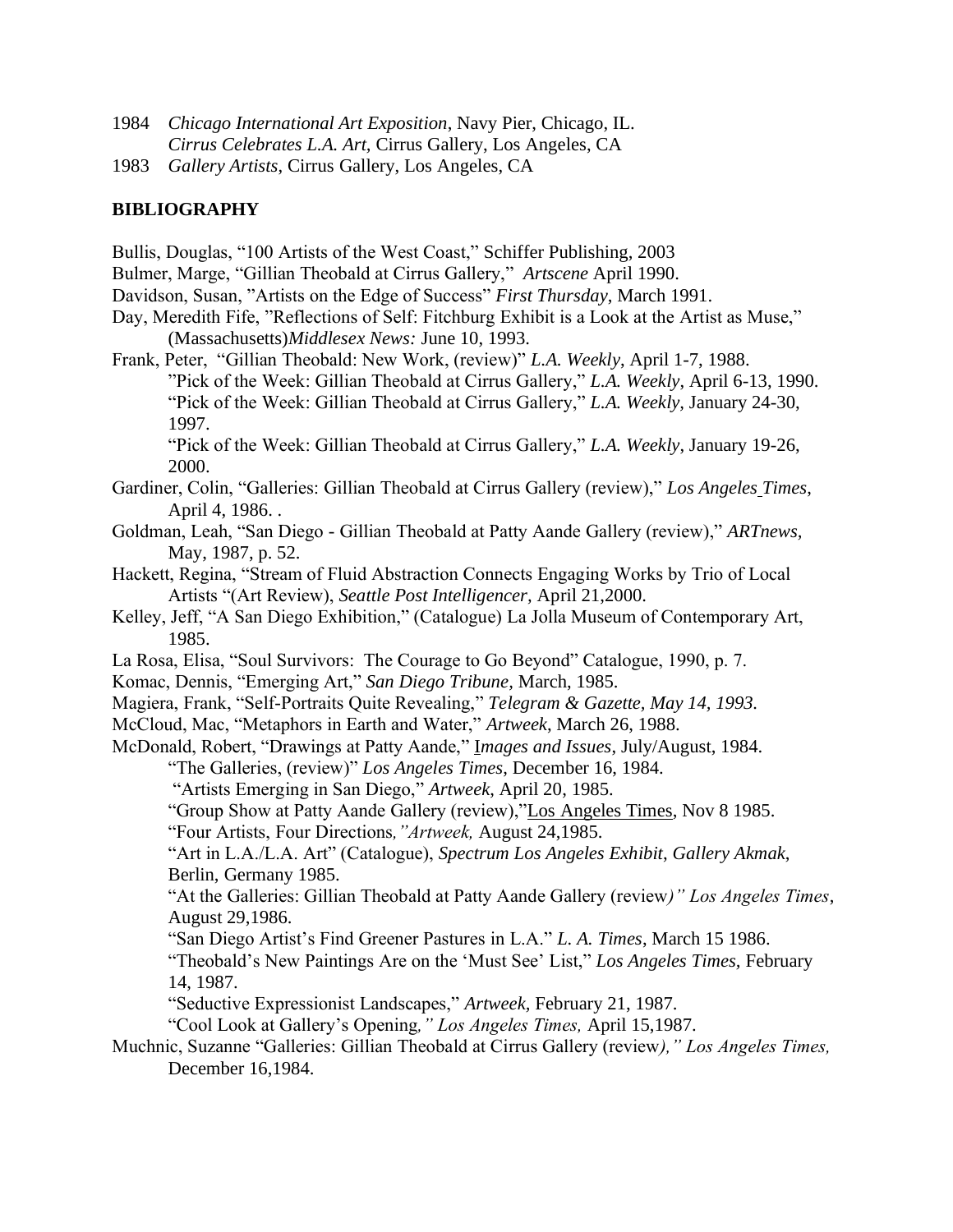Nigrosh, Leon, "Mirror, Mirror : Forty-Three Ways of Looking at Yourself at Fitchburg," *The Worcester Phoenix,* June 11, 1993.

O'Brien, John,"Gillian Theobald at Cirrus Gallery"(review), *ArtScene,* January,1997, p10.

Ollman, Leah, "The Vast Earth:Gillian Theobald at Cirrus Gallery(review,)" *Los Angeles Times,* September 21, 2001, F-13.

"Sense of Self Exists in Theobald's Landscapes (review)," *Los Angeles Times,* December 10,1999, F-34.

"San Diego Artist's Double Life Has Become a Tale of Two Cities," *Los Angeles Times,* "Private Scrutiny Brings Reality to Theobald's Calm, Start Art," *Los Angeles Times,*  November 26, 1988.

"Los Angeles-Gillian Theobald at Cirrus Gallery (review)," *Art in America*, March, 1997. Pagel, David, "Art Reviews," Los Angeles Times, Aug. 29, 1997.

Paglia, Michael, "Fall Colors (review)," (Denver) WestWard Weekly, Sept 4-10, 1997.

Pincus, Robert L.,"San Diego Show Has its Strong Points" (Ill), The San Diego Union, p. E-1, March 31, 1985.

"Artist's Work is Study in Contrasts and Comparisons," The San Diego Union, July 13, 1985.

"Two Artists, Various Styles," The San Diego Union, July 22, 1985.

Santa Barbara Show Features Landscapes with a Fresh Bloom," The San Diego Union, December 5, 1985.

"Theobald Explores Inner Self," The San Diego Union, February 15, 1987.

"Obsession Fuels Theobald's Visions of Nature and Herself," The San Diego Union, November 24, 1988.

"New Paintings by Robert Ginder and Gillian Theobald," The San Diego Union p.30, Sept 16, 1993.

"Landscapes: Old Passion with New, Darker Side (Review)," The San Diego Union-Tribune, April 23, 2000, E-4.

- Plough, Phyllis, "Scapes," (Catalogue), University Art Museum, University of California, Santa Barbara, 1985.
- Poras, E. Linda, "SELF aMUSEd: The Contemporary Artist as Observer and Observed," (Catalogue), Fitchburg Art Museum, Fitchburg, Mass, 1993.
- Radlo, Carrie, "Scapes, Looking at the World," The L. A.Weekly, November 7, 1985.

Richardson,Elizabeth, "Let the Viewer Beware," Artweek, May 3 1986.

Schloessen, Lynn, "The Current Landscape," (Catalog) Felicitas Foundation for the Arts, Escondido, CA, 1987.

Seniuk,Jake, "Utopian Visions," On Center, August 1996. "Theobald Next," On Center, February-April, 2002.

"Half Full, Half Empty," On Center, May-July, 2002.

"PAFAC at Twenty" On Center,Jan-Mar, 2007.

Sherman, Mary, "Rose Exhibit Brings Drawings Back into Light," The Boston Herald, March 22,1991.

Stapen, Nancy, "Drawings at Brandeis Ask Profound Questions," The Boston Globe, March 22, 1991.

Stoops, Susan, "The Contemporary Drawing," (Catalogue), Rose Museum, Brandeis University, Waltham, Mass, 1991.

Tatum, Shirley, "The Scope of Scapes," Daily Nexus, November 14, 1985.